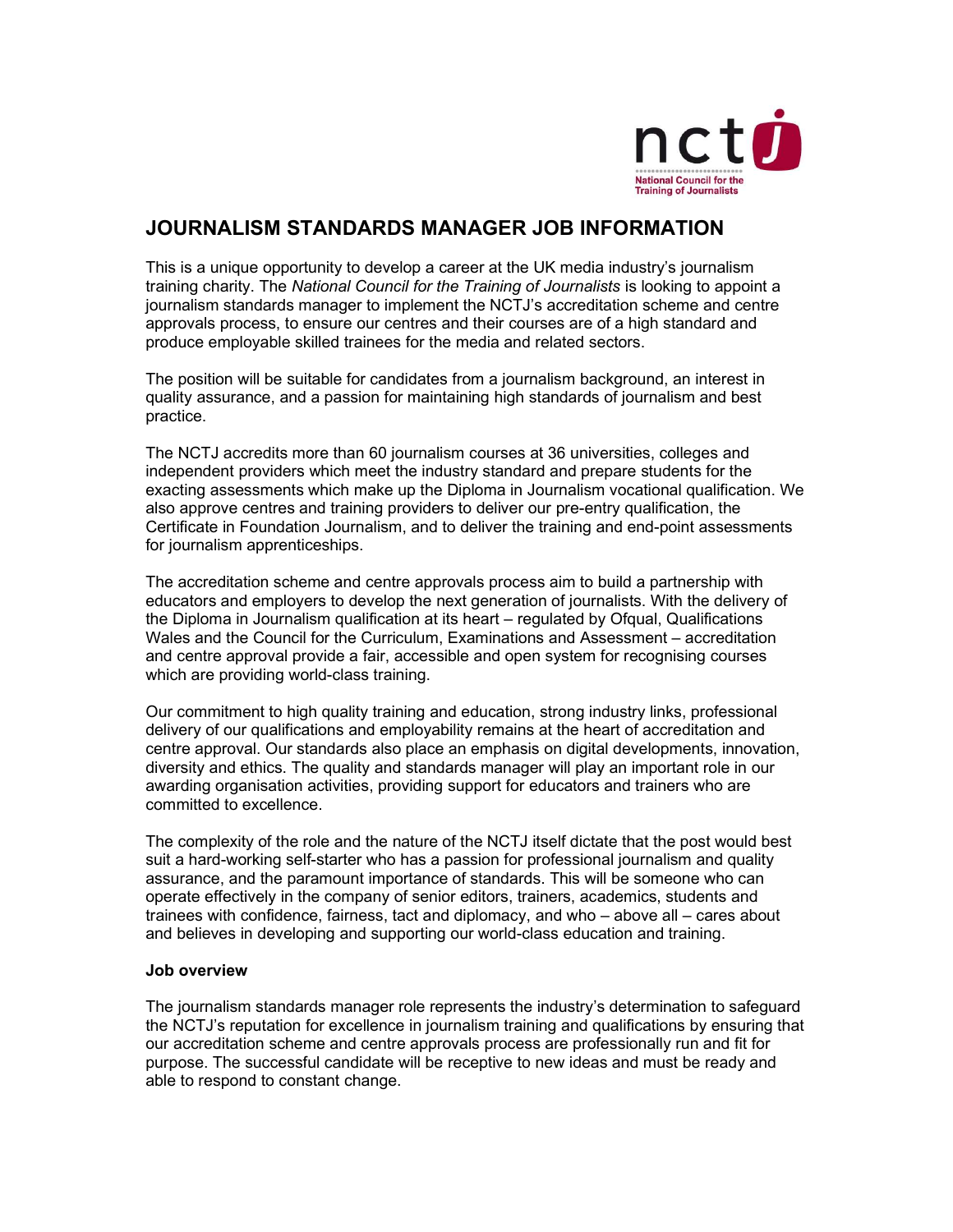Reporting to the head of awarding, the journalism standards manager will play a key "gatekeeper" role within our awarding organisation. The job holder is responsible for involving the industry in the accreditation and centre approvals process to ensure journalism courses with the NCTJ's kite-mark subscribe fully to our vision, values and standards. As well as working with our industry team, the successful candidate will work closely with education and training providers, supporting them while monitoring their performance in delivering the NCTJ syllabus effectively and in full, in accordance with the industry standard and our regulatory requirements.

The journalism standards manager plays a major part in coordinating the crucial partnership between the NCTJ and course providers within universities, further education colleges and independent centres who deliver our syllabus. The successful candidate will be required to do so in a way that balances the differing and sometimes conflicting pressures within a wide range of education and training centres with media employers' continued support for strongly-vocational, independently-assessed journalism qualifications.

#### Job responsibilities

The key areas of responsibility for the journalism standards manager are to:

- $\triangleright$  Implement the NCTJ's accreditation standard and centre approvals process to ensure centres and their courses are of a high standard and produce employable skilled trainees for the media and related sectors.
- $\triangleright$  Manage the day-to-day running of the accreditation scheme and centre approvals process and undertake all required administration to ensure accreditation and centre approval are clear, proportionate, supportive, rigorous, proactive, risk-based processes, using information and evidence gathered and verified by the NCTJ.
- $\triangleright$  Grow the accreditation scheme and centre approvals process to increase the number of NCTJ-qualified trainees entering the media and related sectors.
- $\triangleright$  Support the organisation of NCTJ events related to accreditation and centre approval, including the Student Council, Journalism Skills Conference, accreditation forums, marking workshops and seminars, and other relevant events and courses.
- $\triangleright$  Contribute content to NCTJ products and services including qualifications, end-point assessments, careers information and the website, ensuring information is accurate and high quality.
- $\triangleright$  To deputise for the head of awarding in her absence as appropriate and undertake special projects as directed by the head of awarding or the chief executive.

#### Skills and experience

We are looking for an experienced senior journalist, preferably with some management experience, who subscribes fully to our vision, values and standards. Ideally with a good grasp of journalism education and training issues, candidates will be proactive team players, with excellent communication and customer relationship skills and a demonstrable interest in quality assurance and high journalism standards. Excellent organisation and IT skills are essential.

The successful candidate will need to have forensic attention to detail and demonstrate a methodical and systematic approach in order to be able to administer our accreditation scheme and centre approvals process effectively. It will be an advantage to have an interest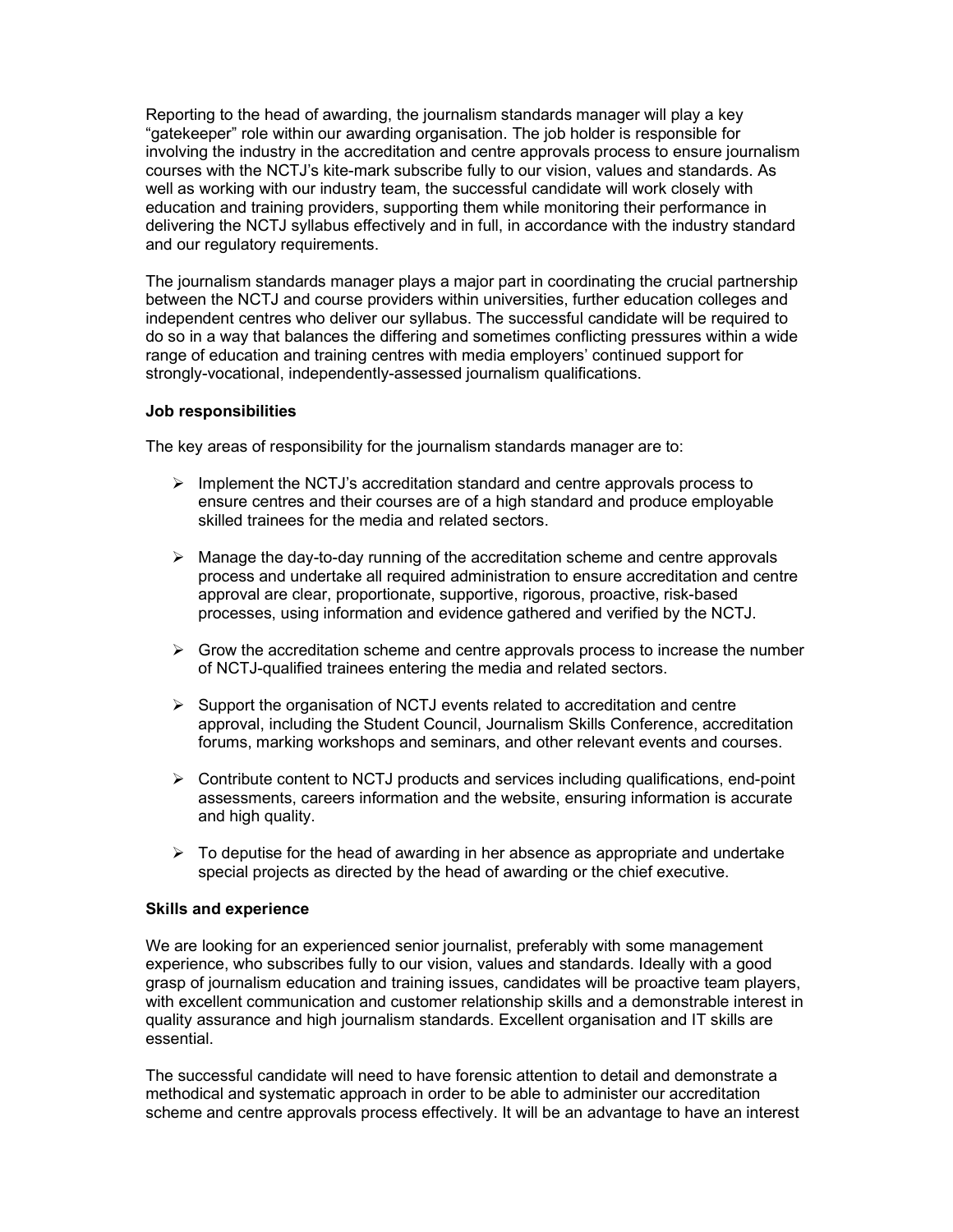in working within an awarding organisation and/or quality assurance role. Candidates who are NCTJ-qualified and have experience of investigative and/or data journalism would be ideal, as the journalism standards manager will need to interpret data and work with spreadsheets and databases.

Equally important are relationship building skills, experience of implementing change and innovating, dealing with people and managing projects, multi-tasking, planning and meeting strict deadlines.

## NCTJ values and recognition

The NCTJ is the media industry's charity that delivers the premier training scheme for journalists in the UK. We provide a world-class education and training system that develops current and future journalists for the demands of a fast-changing multimedia industry.

The journalism standards manager will share our core values and commitment to high journalism standards. Truth, accuracy, objectivity, balance and fairness are at the heart of everything the NCTJ stands for. In common with all charities, the NCTJ exists to help create a better society and we are committed to our social responsibility aims.

The distinctive characteristics – our core values – are at the heart of the way the charity operates and are as follows:

- $\triangleright$  Fair, accessible and transparent
- $\triangleright$  Equality, diversity and inclusion
- $\triangleright$  Strong sustainable growth and best use of resources
- $\triangleright$  Effective leadership, management and governance
- $\triangleright$  High profile, respected and influential
- $\triangleright$  Upholding quality, high standards and best practice
- $\triangleright$  Open, receptive and responsive to change

We always strive to be the best we can be. Our staff are proactive goal-oriented self-starters who share our desire for continuous improvement and best practice. We have a supportive and collaborative culture. We are cost-conscious and aim to be as efficient as possible.

The NCTJ has won awards for its pioneering awarding and diversity initiatives. Our professional awarding organisation is regulated by Ofqual, Qualifications Wales and the Council for the Curriculum, Examinations and Assessment. The Skills Funding Agency has approved the NCTJ as the end-point assessment organisation for journalism apprenticeships.

#### Strategic objectives

The charity's objectives this year are based on the following areas of development:

- $\triangleright$  Diversify and increase resources to build the capacity and capability of the NCTJ to strengthen its role and influence across all media sectors and related sectors where journalism skills are required.
- $\triangleright$  Establish the Journalism Skills Academy as the one-stop shop for journalists at all stages of their careers to develop their skills and advance their knowledge.
- $\triangleright$  Maintain a progressive, flexible and inclusive framework of respected industry 'gold standard' journalism qualifications and apprenticeships that embrace digital and other changes in practice.